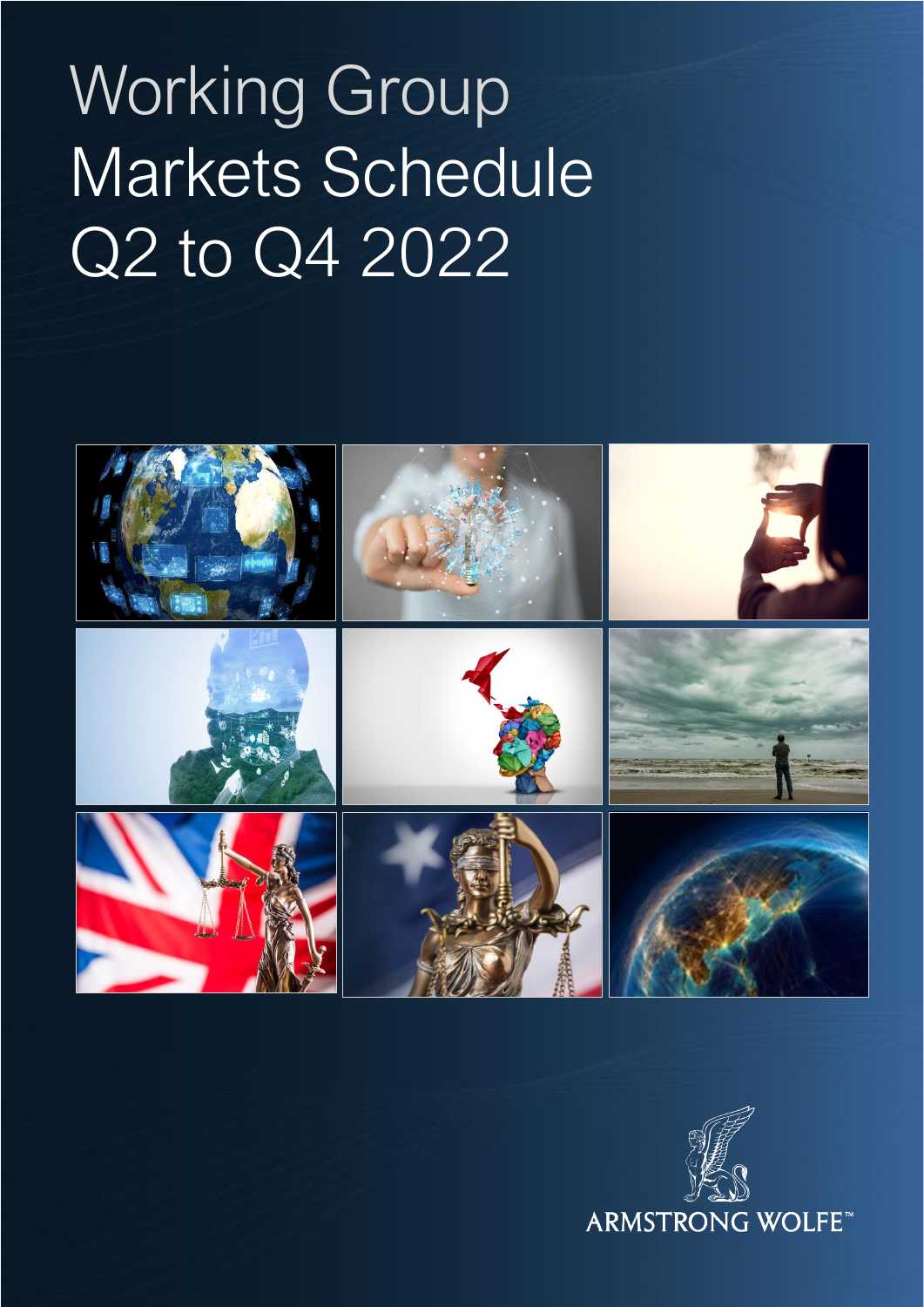

The objective of the **Non-Financial Risk Management Working Group** is to drive effective collaboration across members of the International COO Community (iCOOC) to establish the commercial case for non-financial risk management (commercial differentiation and franchise protection). At year end (2022), the group will produce an industry paper: **Defining and Managing Non-Financial Risk Management.**

| 2022 Schedule                                     | Q <sub>2</sub>                                                          | Q3                                                                                                                                   | Q4                                                                                                                                           | Requested attendee                                          |
|---------------------------------------------------|-------------------------------------------------------------------------|--------------------------------------------------------------------------------------------------------------------------------------|----------------------------------------------------------------------------------------------------------------------------------------------|-------------------------------------------------------------|
| Non-Financial Risk<br>Management Working<br>Group | $22nd$ June<br>(EMEA)<br>F <sub>2</sub> F Dinner<br>$18:30 - 21:00$ BST | 27th September<br>(EMEA, NA & APAC)<br>9:00-10:30 BST /<br>$16:00 - 17:30$ HKT<br>and<br>$14:00 - 15:30$ BST /<br>$9:00 - 10:30$ EDT | 21 <sup>st</sup> November<br>(EMEA, NA & APAC)<br>9:00-10:30 BST /<br>$16:00 - 17:30$ HKT<br>and<br>14:00 -15:30 BST /<br>$9:00 - 10:30$ EDT | Global Head of<br><b>Business Controls or</b><br><b>NFR</b> |
|                                                   |                                                                         |                                                                                                                                      | 13 <sup>th</sup> October<br>(APAC)<br>$16:30 - 17:30$ HKT                                                                                    |                                                             |



The objective of the **Innovation Working Group** is to drive effective collaboration across the members of the International COO Community (iCOOC) to improve their ability to influence and manage the innovation agenda. The Markets sector continues to face significant changes. The additions of new technologies that focus on innovation increase the need to be digitally automated in the evolving landscape. At year end (2022), the group will produce an industry paper: **How best to support, quantify and deliver innovation.**

| 2022 Schedule               | Q <sub>2</sub>                                                                   | Q3                                                                                                                                       | Q4                                                                                                                                          | Requested attendee                                                           |
|-----------------------------|----------------------------------------------------------------------------------|------------------------------------------------------------------------------------------------------------------------------------------|---------------------------------------------------------------------------------------------------------------------------------------------|------------------------------------------------------------------------------|
| Innovation Working<br>Group | 28 <sup>th</sup> June<br>(EMEA & NA)<br>14:00 -15:30 BST /<br>$9:00 - 10:30$ EDT | 28 <sup>th</sup> July<br>(EMEA, NA & APAC)<br>9:00-10:30 BST /<br>$16:00 - 17:30$ HKT<br>and<br>14:00 -15:30 BST /<br>$9:00 - 10:30$ EDT | 5 <sup>th</sup> October<br>(EMEA, NA & APAC)<br>9:00-10:30 BST /<br>$16:00 - 17:30$ HKT<br>and<br>14:00 - 15:30 BST /<br>$9:00 - 10:30$ EDT | Global Head of<br>Strategic Change,<br>Transformation and/or<br>Architecture |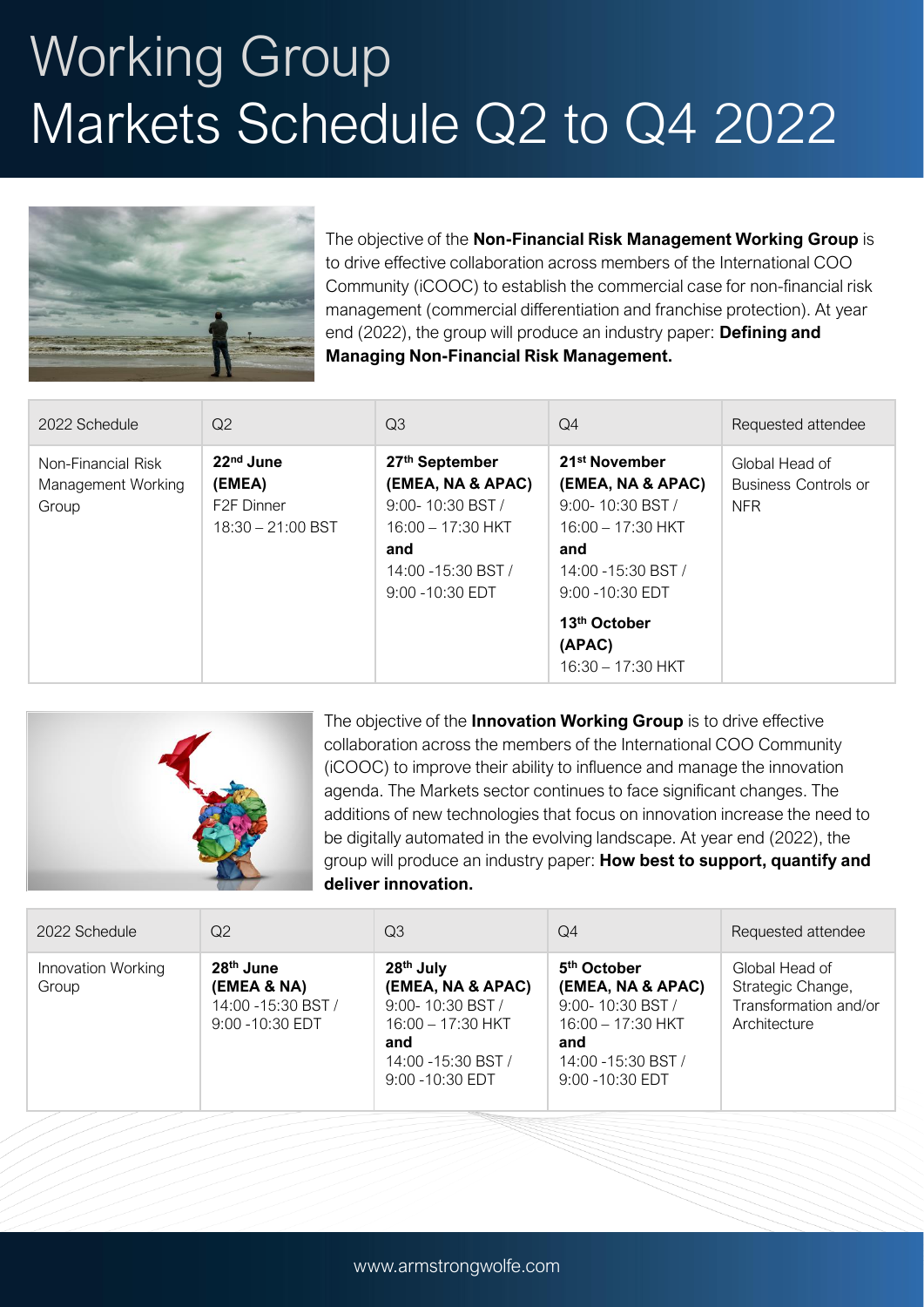

The objective of the **ESG Data and Education Management Working Group** is to drive effective collaboration across members of the International COO Community (iCOOC) to understand what data the industry needs, and the benchmarks and frameworks needed to analyse and standardise it. In parallel, this group will improve iCOOC members' ability to implement educational initiatives to embed ESG factors into everyday decision-making within the business.

Concurrently, pressure is mounting to integrate ESG considerations into investment approaches. As the pressure mounts, the challenges mount which include understanding new regulations, inconsistent ESG data and an absence of standard ESG terms, metrics, and reporting frameworks. At year end (2022), the group will produce an industry paper: **Formulating a common approach for the standardisation of ESG Data.**

| 2022 Schedule                                                          | Q <sub>2</sub>                                                     | Q3                                                                                                                          | Q4                                                                                                                                      | Requested attendee                                             |
|------------------------------------------------------------------------|--------------------------------------------------------------------|-----------------------------------------------------------------------------------------------------------------------------|-----------------------------------------------------------------------------------------------------------------------------------------|----------------------------------------------------------------|
| <b>ESG Data and</b><br><b>Education</b><br>Management Working<br>Group | 13th May<br>(EMEA & NA)<br>14:00 - 15:30 BST /<br>9:00 - 10:30 EDT | 24th August<br>(EMEA, NA & APAC)<br>9:00-10:30 BST /<br>16:00 - 17:30 HKT<br>and<br>14:00 - 15:30 BST /<br>9:00 - 10:30 EDT | 6 <sup>th</sup> October<br>(EMEA, NA & APAC)<br>9:00-10:30 BST /<br>16:00 - 17:30 HKT<br>and<br>14:00 - 15:30 BST /<br>9:00 - 10:30 EDT | Head of ESG Data<br>Management/<br><b>Architectural Design</b> |



The objective of the **Workforce Management Working Group** is to drive effective collaboration across members of the International COO Community (iCOOC) to establish and share best practices for managing a hybrid workforce. At year end (2022), the group will produce an industry paper: **Managing a hybrid workforce.** 

| 2022 Schedule                            | Q2                                                                     | Q3                                                                                                                                        | Q4                                                                                                                                                    | Requested attendee        |
|------------------------------------------|------------------------------------------------------------------------|-------------------------------------------------------------------------------------------------------------------------------------------|-------------------------------------------------------------------------------------------------------------------------------------------------------|---------------------------|
| Workforce<br>Management Working<br>Group | $23rd$ June<br>(EMEA & NA)<br>14:00 -15:30 BST /<br>$9:00 - 10:30$ EDT | $25th$ July<br>(EMEA, NA & APAC)<br>14:00 - 15:30 BST /<br>9:00 -10:30 EDT<br>and<br>20 <sup>th</sup> July<br>(APAC)<br>16:30 - 17:30 HKT | 4 <sup>TH</sup> October<br>(EMEA & NA)<br>14:00 - 15:30 BST /<br>$9:00 - 10:30$ EDT<br>and<br>13 <sup>th</sup> October<br>(APAC)<br>16:30 - 17:30 HKT | Global or<br>Regional COO |
|                                          |                                                                        |                                                                                                                                           |                                                                                                                                                       |                           |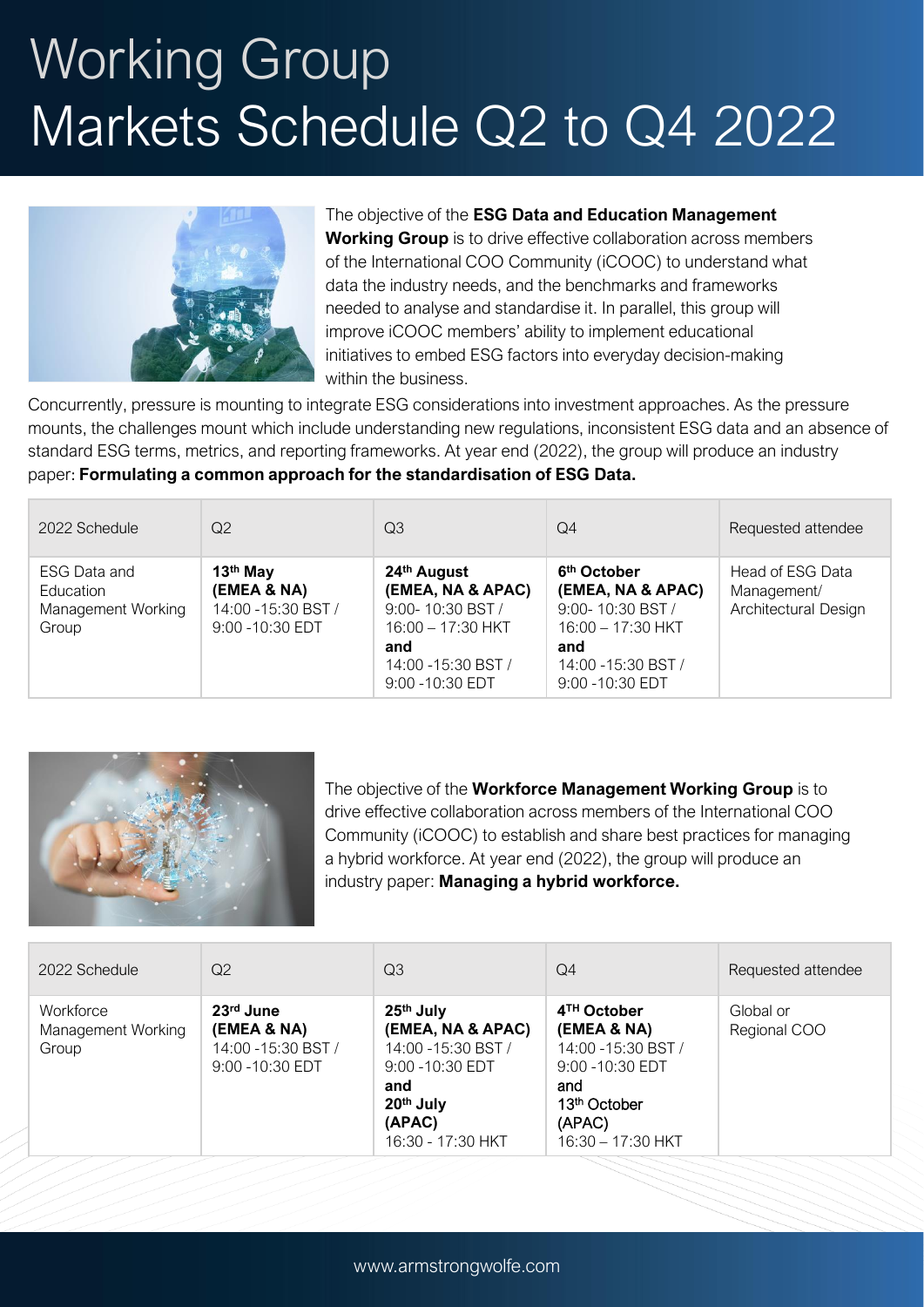

The objective of the 1st Line Business Management Working Group is to drive effective collaboration across the members of the International COO Community (iCOOC) to establish a fresh perspective as to what opportunities exist for enhancing control efficiency and cost savings. At year end (2022), the group will produce an industry paper defining the go to destination and future target operating model for 3LoD.

| 2022 Schedule                                    | Q <sub>2</sub>                                                       | Q <sub>3</sub>                                                                                                                                                                                             | Q4                                                                                                                                           | Requested attendee                                                                |
|--------------------------------------------------|----------------------------------------------------------------------|------------------------------------------------------------------------------------------------------------------------------------------------------------------------------------------------------------|----------------------------------------------------------------------------------------------------------------------------------------------|-----------------------------------------------------------------------------------|
| 1st Line Business<br>Management<br>Working Group | $29th$ June<br>(EMEA & NA)<br>14:00 - 15:30 BST /<br>9:00 -10:30 EDT | 2 <sup>nd</sup> September<br>(EMEA, NA & APAC)<br>9:00-10:30 BST /<br>$16:00 - 17:30$ HKT<br>and<br>14:00 -15:30 BST /<br>$9:00 - 10:30$ EDT<br>9 <sup>th</sup> September<br>(APAC)<br>$16:30 - 17:30$ HKT | 4 <sup>th</sup> November<br>(EMEA, NA & APAC)<br>9:00-10:30 GMT /<br>$16:00 - 17:30$ HKT<br>and<br>14:00 - 15:30 GMT /<br>$9:00 - 10:30$ EDT | Global/Regional<br>Heads of 1st Line<br>Control/Conduct or<br>2nd Line Compliance |



The objective of the **Operations Working Group** is to drive effective collaboration across members of the International COO Community (iCOOC) to outline the future target operating model for operations, and to share best practices on outsourcing, including selection, management, and exit. At year end (2022), the group will produce Industry Paper: **(a) The target operating model for Market Operations** and **(b) Aide Mémoire: Outsourcing selection, management and exit.**

Existing operating models within the Markets industry are undergoing vast transformation, driven by a pressure to reduce costs in an environment where operating and compliance costs are ever-increasing. New technologies and strategic partnerships make it possible for COO's to retain a competitive advantage under increasing financial pressure. As such, digital transformation and outsourcing must be integrated into the design and implementation of the target operating model.

| 2022 Schedule                      | Q <sub>2</sub>                                                                 | Q3                                                                                                                                         | Q4                                                                                                                                          | Requested attendee           |  |
|------------------------------------|--------------------------------------------------------------------------------|--------------------------------------------------------------------------------------------------------------------------------------------|---------------------------------------------------------------------------------------------------------------------------------------------|------------------------------|--|
| <b>Operations Working</b><br>Group | 27 <sup>th</sup> June<br>(EMEA & NA)<br>14:00 - 15:30 BST /<br>9:00 -10:30 EDT | 8 <sup>th</sup> September<br>(EMEA, NA & APAC)<br>9:00-10:30 BST /<br>$16:00 - 17:30$ HKT<br>and<br>14:00 - 15:30 BST /<br>9:00 -10:30 EDT | 10 <sup>th</sup> November<br>(EMEA, NA & APAC)<br>9:00-10:30 GMT /<br>$16:00 - 17:30$ HKT<br>and<br>14:00 - 15:30 GMT /<br>9:00 - 10:30 EDT | Global Head of<br>Operations |  |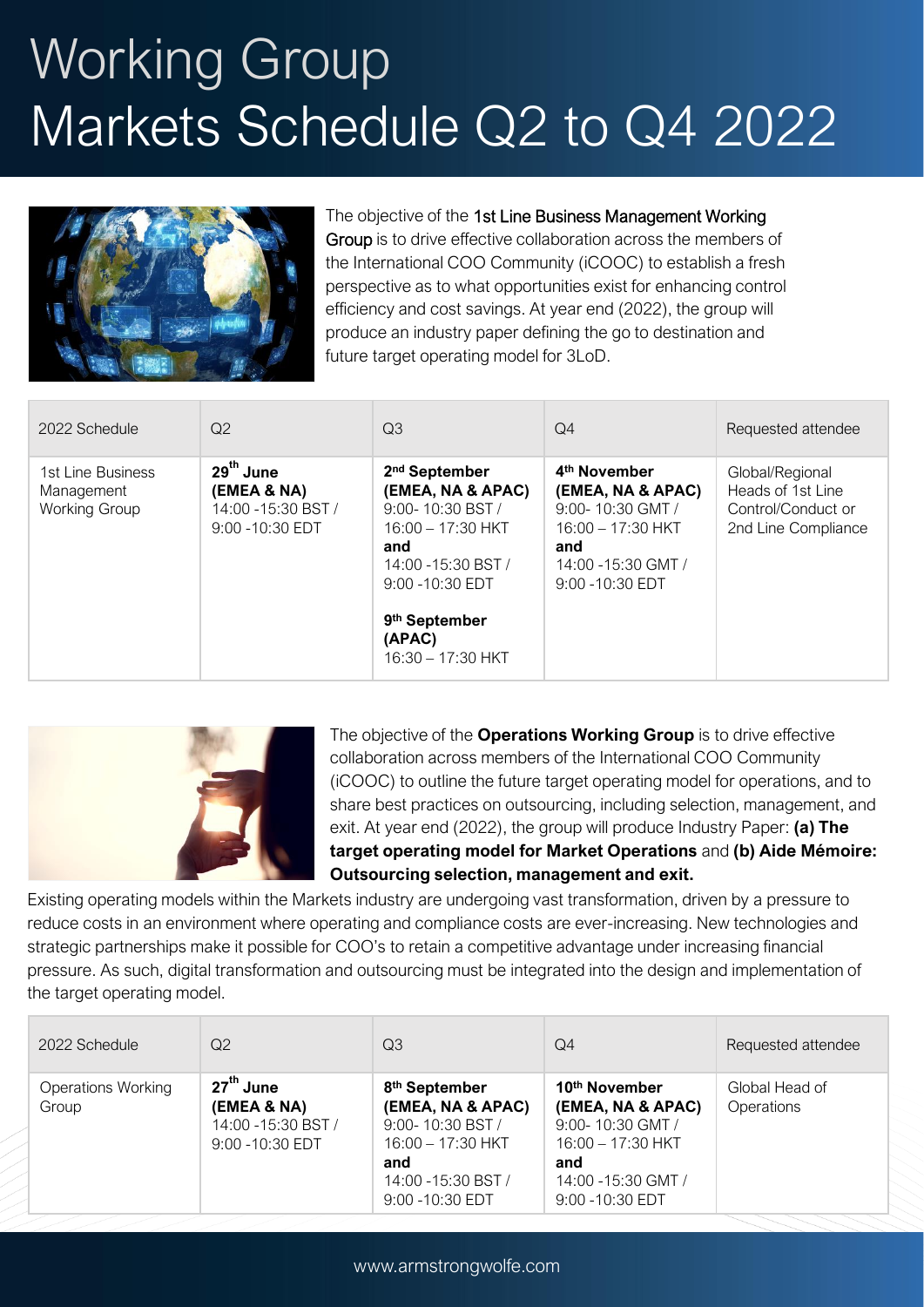

The objective of the **Algo Trading Working Group** is to drive effective collaboration across members of the International COO Community (iCOOC) to establish and share best practices. At year end (2022), the group will produce a COO Industry Paper: **Defining the Go-To Destination and Future Target Operating Model for the 3LoD.**  This will be presented at year end and the Non-Financial Risk Summit in Q1 of 2023.

| 2022 Schedule                                  | Q2                                                                  | Q3                                                                                    | Q4                                                                                   | Requested attendee         |
|------------------------------------------------|---------------------------------------------------------------------|---------------------------------------------------------------------------------------|--------------------------------------------------------------------------------------|----------------------------|
| <b>Algo Trading Controls</b><br>and Governance | 26th May<br>(EMEA & NA)<br>14:00 -15:30 BST /<br>$9:00 - 10:30$ EDT | 22 <sup>nd</sup> September<br>(EMEA & NA)<br>14:00 -15:30 BST /<br>$9:00 - 10:30$ EDT | 28 <sup>th</sup> November<br>(EMEA & NA)<br>14:00 -15:30 GMT /<br>$9:00 - 10:30$ EDT | <b>Head of Supervision</b> |



The objective of the **Compensation Index Working Group** is to work alongside the NFR Management Working Group to provide effective collaboration across members of the International COO Community (iCOOC). At year end (2022), the combined group will produce an industry paper: **Defining and managing Non Financial Risk Management.**

| 2022 Schedule      | Q2                                                                 | Q3                                                                      | Q4                                                                   | Requested attendee           |
|--------------------|--------------------------------------------------------------------|-------------------------------------------------------------------------|----------------------------------------------------------------------|------------------------------|
| Compensation Index | 26 <sup>th</sup> July<br>14:00 - 15:00 BST /<br>$9:00 - 10:00$ EDT | 28 <sup>th</sup> September<br>14:00 - 15:00 BST /<br>$9:00 - 10:00$ EDT | 9 <sup>th</sup> November<br>14:00 -15:00 GMT /<br>$9:00 - 10:00$ EDT | COO Compensation<br>Managers |



The objective of the **EMEA Regulatory and NA Regulatory forums** is to globally collaborate across members of the International COO Community (iCOOC) to establish and share best practices for managing regulations; discussion hurdles for progress and a look forward at what is to come. The group will produce an Industry Paper: **'Extra Bodies, Not The Right Answer But The Easiest One' Transforming Regulatory Management Through Technological Innovation.** 

| 2022 Schedule           | Q2                   | Q3                        | Q4                        | Requested attendee     |
|-------------------------|----------------------|---------------------------|---------------------------|------------------------|
| <b>EMEA Regulations</b> | 16 <sup>th</sup> May | 27 <sup>th</sup> July     | 15 <sup>th</sup> November | <b>EMEA Regulatory</b> |
|                         | 14:00 - 15:00 BST    | 14:00 - 15:00 BST         | 14:00 -15:00 GMT          | Head                   |
| <b>NA Regulations</b>   | 7 <sup>th</sup> June | 7 <sup>th</sup> September | 22 <sup>nd</sup> November | North America          |
|                         | 9:00 - 10:00 EDT     | 9:00 -10:00 EDT           | 9:00 -10:00 EDT           | Regulatory Head        |